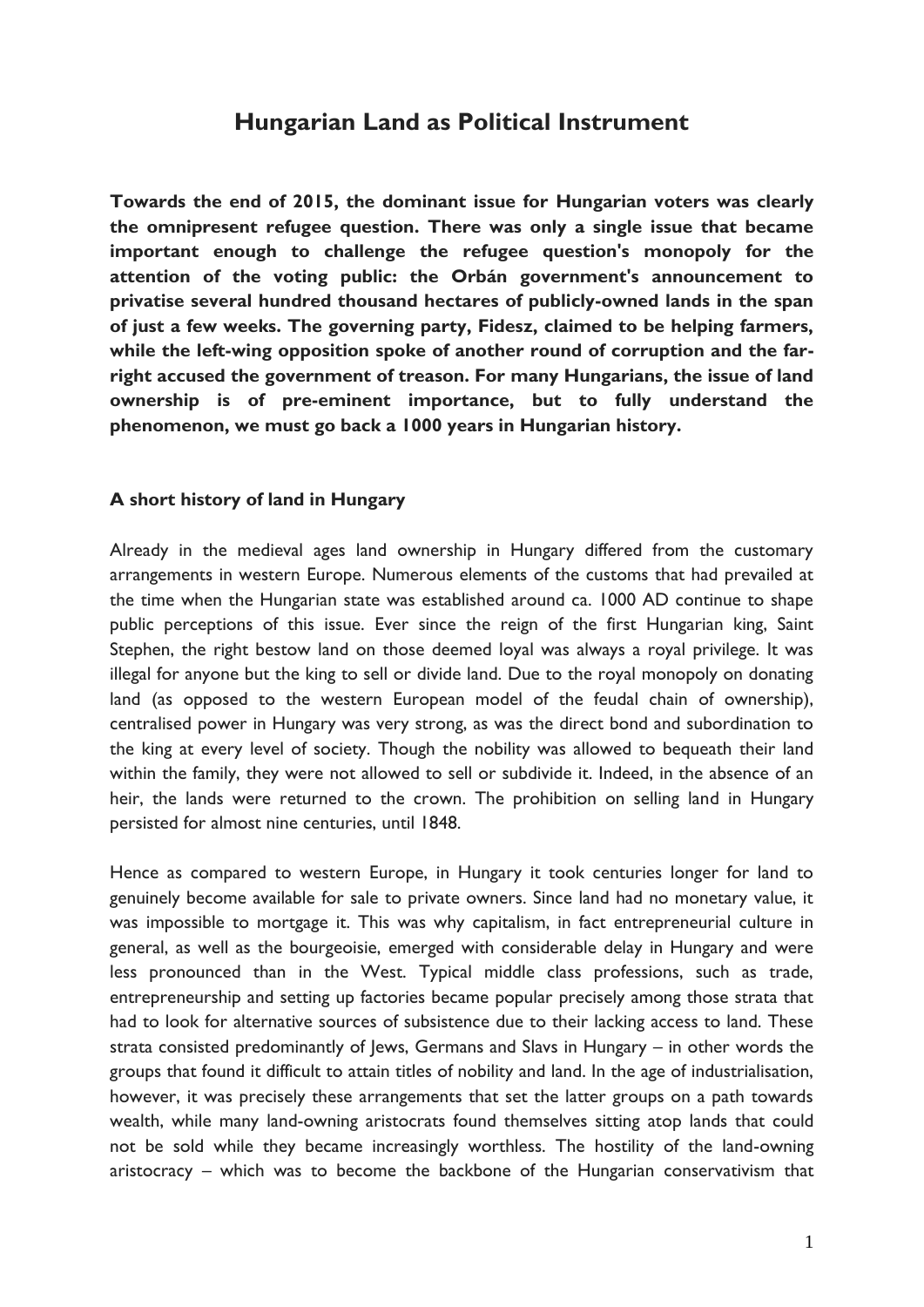entered the scene at a later point in time – to capitalism and capital (often combined with anti-Semitism) emerged and solidified during this period as a result of their resentment of the enrichment of the entrepreneurial strata. And this is also one of the reasons why the left, which stands opposed to the traditional right in Hungary, is considerably more open to capitalism and foreign capital than its western counterparts.

The aftermath of World War I saw a smaller-scale land redistribution, but during the post World War II period a massive redistribution of lands took place. But communist nationalisation and collectivisation after 1951 made it impossible for masses of Hungarians to experience having land of their own. Thus during the 40-year period of communism the notion of privately held land and privately cultivated lands were essentially unknown once again.

Following regime transition, the former land owners received the value of their previous holdings in the form of "compensation vouchers" that they could use to buy land. Thus for the first time in nearly thousand years the masses had the possibility to acquire land that they were also allowed to sell. But the privatisation process led to a landholding structure in which many people held small parcels of land. Many tiny land estates ended up with people who had little use for them, because they either lacked the knowledge or the necessary capital to cultivate it. This in turn led to a quick consolidation in the sizes of landholdings, and as well-capitalised investors began buying up land the number of family farms declined rapidly. However, there are still roughly 2.8 million land owners in Hungary today, and they own an average of 8.1 hectares of land, which is very small in European comparison. A significant majority of the 2.8 million however, namely 1.8 million, do not cultivate their land but lease it to others for this purpose. The greatest contiguous landholdings tend to be managed by those agricultural stock corporations that emerged from the privatisation of state-owned collective farms; for the most part, these tend to lease their lands from the state rather than private individuals. Usually, the lease agreements are concluded well below market prices for periods that often range from 30 to 50 years.

For Hungarian land owners, one of the cardinal issues of the country's EU accession was whether the citizens of other EU countries would be able to buy land here. Since Hungarian land is considerably cheaper than land in western Europe, the emotinal fear was that wellheeled EU farmers would buy vast tracts of Hungarian lands, and thus 'the country will be sold for foreigners'. Thus the EU and Hungary agreed on a 10-year moratorium on the sale of Hungary lands, which ran out in 2014. As a result, Hungarian lands were protected from foreign buyers until last year. As the moratorium ran out, however, the issue of land ownership and the future of Hungarian agriculture emerged as one of the priority issues in politics. The Orbán government, which was already in power at that time, provided a series of policy responses that triggered intense reactions and passions.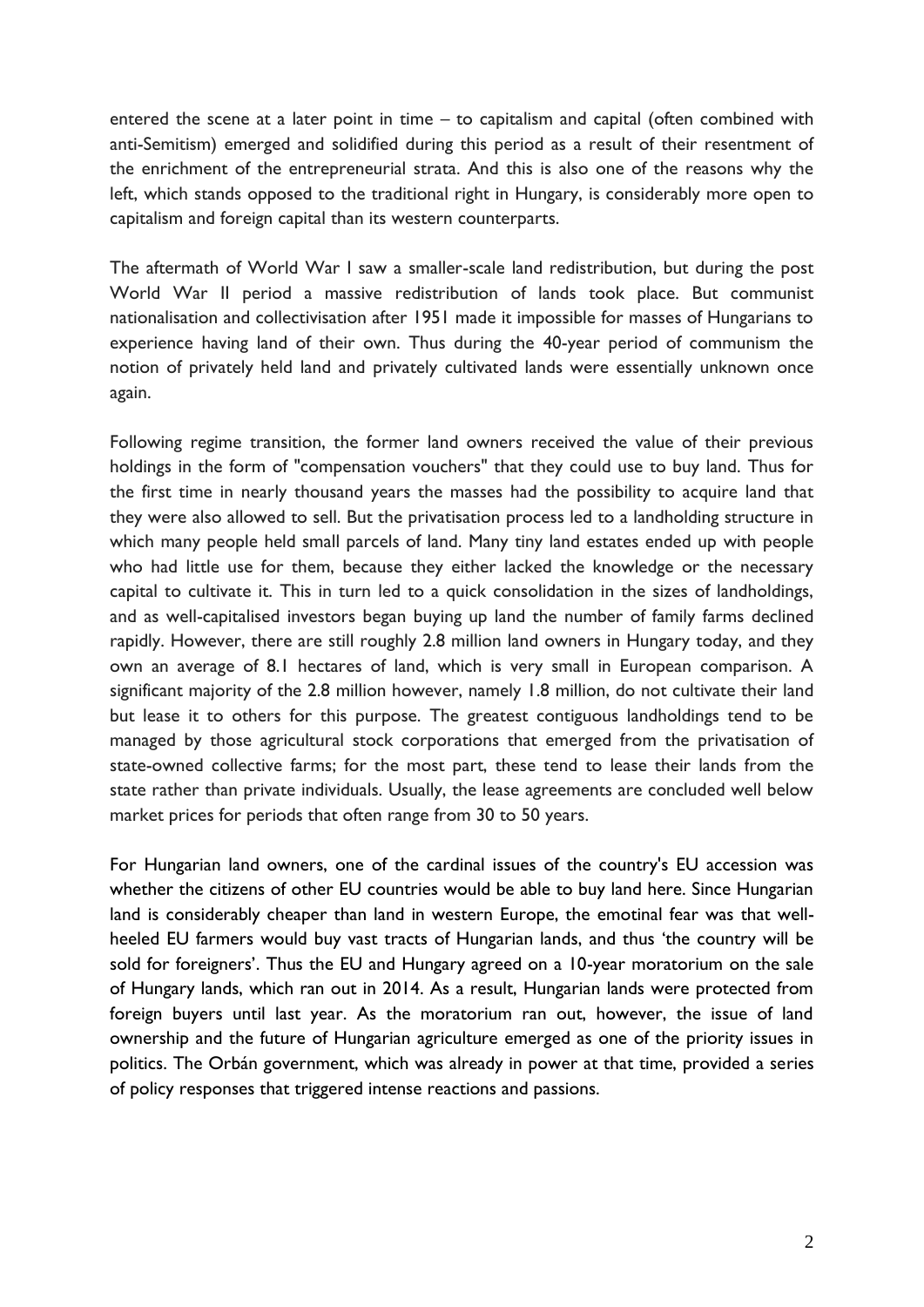### **The Orbán government and the issue of Hungarian land**

The Orbán government, which came back into power in 2010, theoretically espoused the following priorities with respect to land ownership: to ensure that Hungarian land would stay in Hungarian hands; that lands would be cultivated by landholders living nearby (rather than large landowners or agricultural corporations); and to increase the number of small and medium-sized lands and family-operated farms. These fundamental principles followed logically from the traditions of the Hungarian right, which – as we discussed in the previous section – is opposed to foreign capital and does not regard land as a commodity that should be freely sold but as a crucial and symbolically charged Hungarian resource. Yet in practice Fidesz violated the principles it had proclaimed in several respects.

The government announced a major land tender in 2012, during which it called for applications for the right to cultivate some 60,000 hectares of public lands. The land lease contracts were for rather extensive periods, namely 20 years. The right to apply was limited to family enterprises, primary agricultural producers, individual entrepreneurs and farming organisations whose place of residence or seat was within a twenty kilometre radius from the parcel they were applying for. But the tenders resulted in an enormous scandal. The opposition argued that the best and largest parcels of land were awarded to big businessmen with ties to Fidesz, and in some cases with ties directly to Prime Minister Viktor Orbán, while the rest of the lands consisted of such tiny parcels that their lease would be very unlikely to provide subsistence for individual family farms. One of the most striking examples was the award of some 1,000 hectares to Búzakalász 66 Ltd., a company owned by Lőrinc Mészáros, the mayor of Viktor Orbán's home village Felcsút and close friend of the prime minister. The way the land tenders were conducted appalled even the government's own state secretary in the Ministry of Rural Development, József Ángyán (whose previous political prominence had owed to his well-known attachment to the idea of small and medium-sized farms and opposition to large landholdings). Ángyán went on to publicly criticise the government  $-$  an unheard of move in Fidesz  $-$  and tendered his resignation. Ángyán claimed that the government's agricultural programme and land tender scheme was designed in response to pressure by influential "mafia families" and "speculators and plutocratic oligarchs".

In 2013, in consideration of the fact that the moratorium granted by the European Commission was due to expire the next year and other EU citizens would be allowed to buy land in Hungary, Parliament adopted a new Land Act. As the underlying goals of the new law Prime Minister Viktor Orbán designated the previously mentioned trio of Hungarian rightwing principles: preventing foreigners from buying land in Hungary; halting "speculation" in land and scaling back grand landholdings. Yet in reality, the new Land Act, too, was only rhetorically contrary to the interests of large landholders. Though it did in fact impede foreigners' access to land (with the help of the local so-called Land Committees, which are set up for deciding who can and who cannot own the Hungarian land), it did render public land resources accessible to entrepreneurs with ties to the governing party. This was in line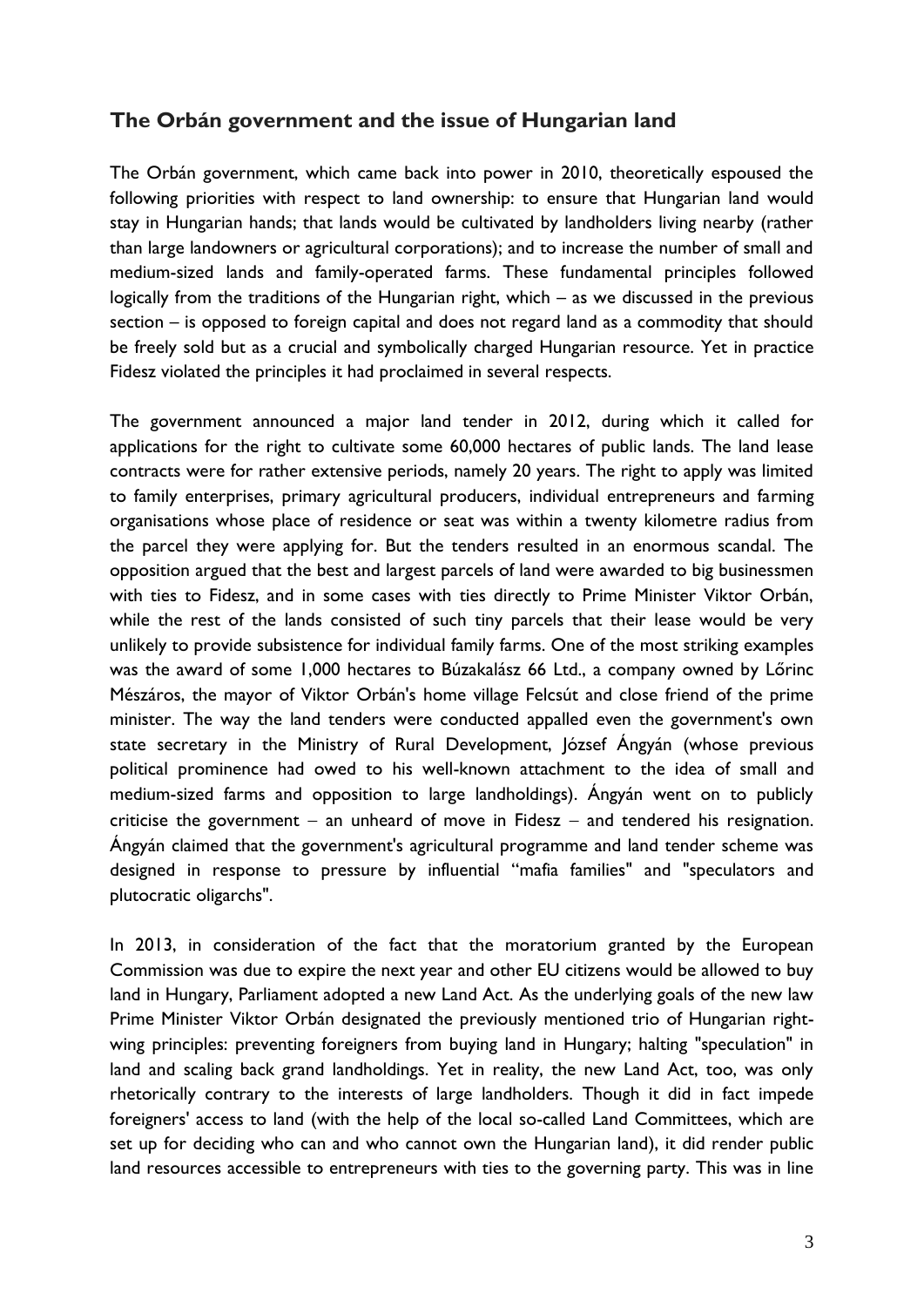with numerous other government policies aimed at "protecting" a sector from foreigners or taking it back from them, and returning it to the "Hungarian people", which in practice meant only redistributing resources and business opportunities to domestic big businessmen. This was observed in the banking and gambling sectors, for example, and in part in the energy sector as well.

The law allows farmers to own a maximum of 300 hectares, while in combination with the lease of public lands they can control a maximum of 1,200 hectares. At the same time, the law does not preclude tricky manoeuvres to exceed this limit and control considerably larger estates. Since each family member counts separately, effectively a three-member family can own/manager an estate of several thousands of hectares. This arrangement clearly favours the creation of large land estates and the positions of well-capitalised persons.

At the same time, it is also true that there are elements in the law that try to promote small and medium-sized farms by stipulating that control of marketable lands is almost exclusively limited to local farmers. After the state the right of pre-emption rests, in order of priority, with the current tenants, neighbouring farmers, other local farmers of other farmers who reside within a 20 kilometre radius. Moreover, land sales need to be approved by a land committee made up of local farmers.

Through these committees the 2013 Land Act wishes to forestall foreigners' acquisition of lands in Hungary. In theory, farmers from the EU may own 300 hectares of land, and combined with leased lands they can control up to 1,200 hectares – just as Hungarians. Opportunities are also open to foreigners if they buy a stake of at least 25% in a domestic agricultural company. In practice, however, land acquisitions by foreigners can be prevented by Land Committees made up of local farmers. Without the seal of approval from these committees, no one, be Hungarian or other EU citizen, can buy land. Land committees do not even have to justify why they rejected an acquisition. Ultimately, this is the instrument whereby the Hungarian government seeks to pre-empt land acquisitions by foreigners in a way that does not run counter to EU law.

Next year, in 2014, the government took further steps to prevent foreigners from purchasing or cultivating Hungarian lands. A new bill and a law amendment were adopted to annul the so-called pocket contracts and more effectively punish those who have been involved in this kind of legal transactions. Pocket contracts have often been used to circumvent the Land Act to conceal foreign ownership. These illegal contracts have been signed by Hungarian land-owners (usually from the Western part of Hungary) and non-Hungarian (usually Austrian) farmers to enable foreigners to own or use Hungarian lands.

### **Land privatisation 2015**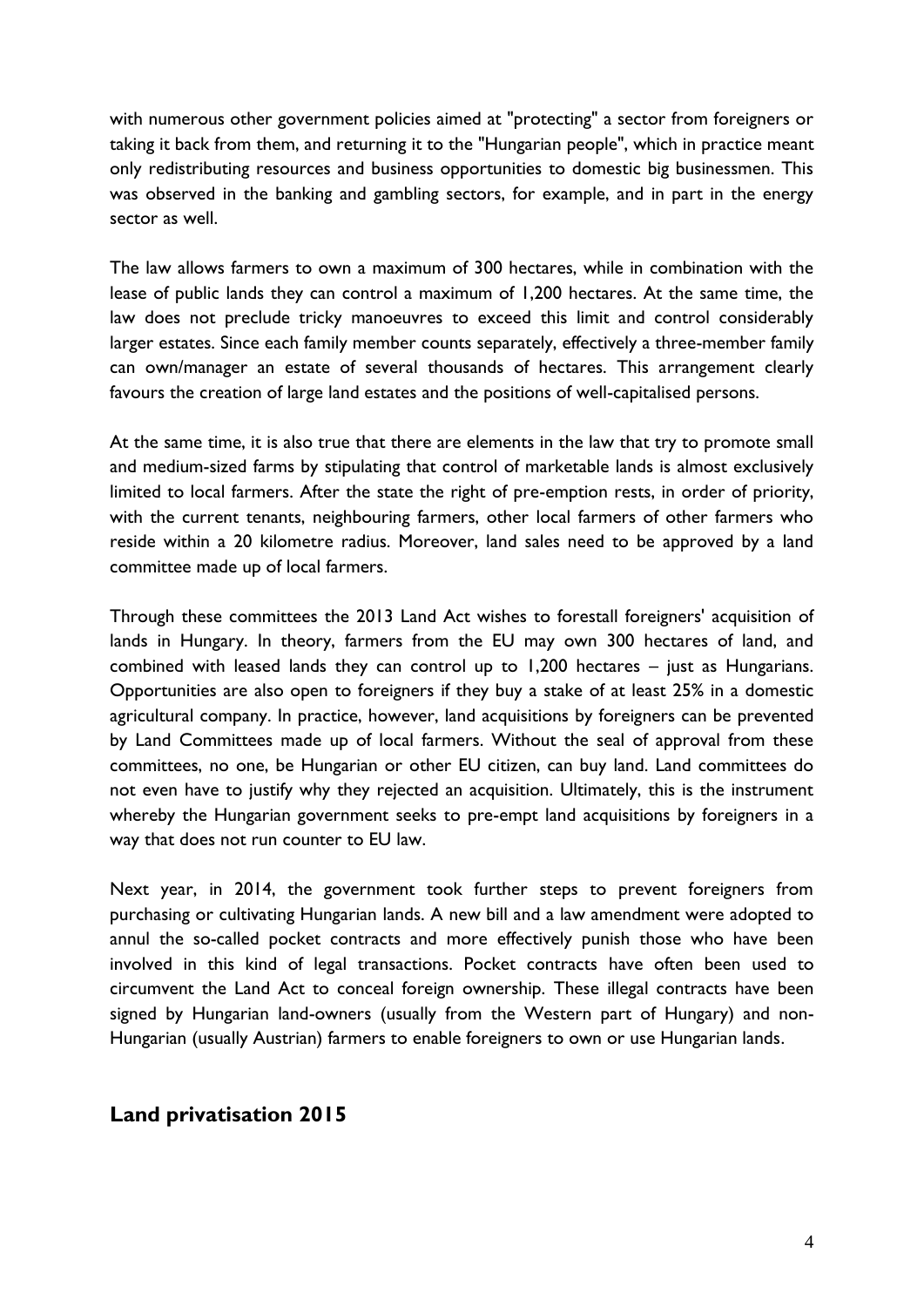Fidesz, which had won re-election in 2014, declared in the summer of 2015 that it planned to privatise some 400,000 hectares of state-owned land by the end of the year. This is more than half of all state-owned land, but only 7% of total agricultural land (both state and privately owned) in Hungary. Since Fidesz had previously campaigned on the promise of retaining state-owned lands in public ownership, the privatisation announcement was a surprise for many – including Fidesz's own voters. Smaller plots of land measuring under three hectares are only announced, and then potential buyers can submit a bid and then buy the parcels of land. Greater parcels are auctioned off at the county seats and bidding starts at the market price plus 10%. Those who do not have sufficient funds at their disposal can still submit a bid because if necessary, the Hungarian Development Bank provides farmers that purchase land through the auction with a credit, including interest rate subsidies. Land that was thus purchased may not pass into the property of someone else, the sole exception being a legal inheritance. Should a sale or other transfer of deed nevertheless occur, then the land in question reverts back into the property of the state. Essentially, therefore, a thousand-year-old rule is revived, which limits the use of land as a commodity and forbids its sale – just as it had been the case in the medieval ages with the land donated by the king. To purchase land, a buyer must have been a loyal resident for at least three years and must be officially registered as a farmer. Those who have been leasing the land that is auctioned off for at least three years enjoy a right of pre-emption, but the maximum limit of 300 hectares per person still applies. There is no limit, however, on how much land can be managed altogether, and thus if all of someone's relatives purchase 300 hectares each, then this may be managed as part of a single farm, with the result that grand estates spanning several thousand hectares may be created.

It is important to stress that the lands now offered for auction are all currently under longterm lease agreements (periods of 30-50 years) for the purposes of farming. The occupants tend to be big agro-businessmen and agro-companies, usually with close ties to Fidesz. What this means in effect is that once the lands have been privatised, the new owners can only receive rent from the lessees, they can neither farm it nor collect EU farming subsidies. The exception is, of course, if the new owners coincide with the current lessees. Which bring us to the most important question: Why is Fidesz selling these lands right at this time?

### **Why is Fidesz selling the lands?**

There may be numerous reasons behind the sudden land privatisation plan, and hence we need to review several potential scenarios.

1. Initially, governmental communication on the subject emphasised that this is a way for Fidesz to prevent that Hungarian land end up in foreign hands by any way or means (for example as a result of pressure by the European Union). Yet this reasoning is patently false, for no one can actually force that Hungarian state lands be sold to foreigners. It is conceivable, however, that despite the government's best efforts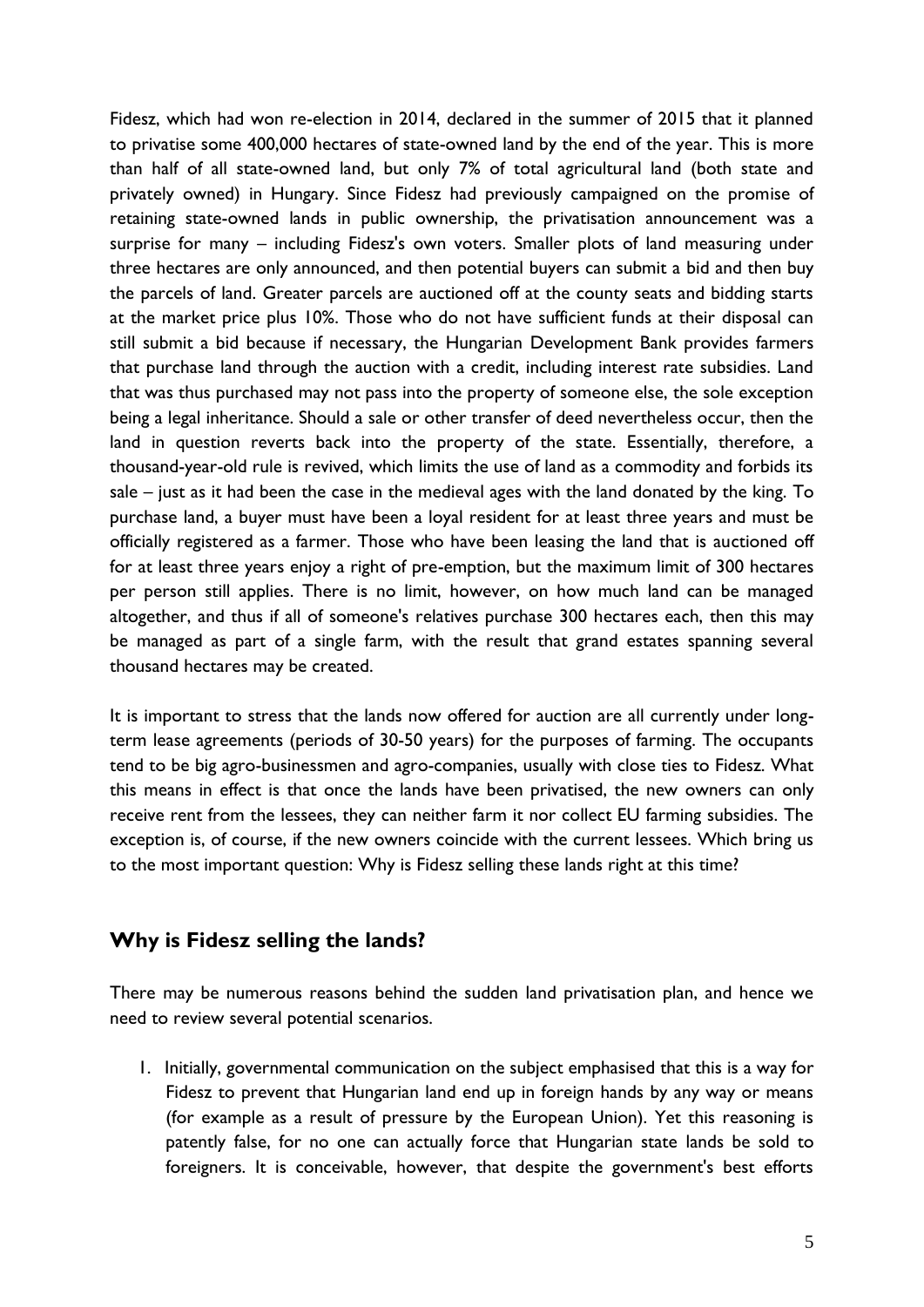privately owned land is ultimately sold by the owners to citizens of other EU countries.

- 2. The prime minister's other argument is that the land distribution is "realising a century-old promise by the Small Landholders, a traditional Hungarian rural rightwing party. This argument may even withstand scrutiny, if we interpret it as saying that Fidesz wants to shore up its support in small rural municipalities (where Jobbik is often as popular as the governing party) by handing over land to local bigwigs, opinion leaders and employers.
- 3. But there may also be other reasons behind the land privatisation. The state expects some 300 billion forints in income from the sale of lands, which is 2% of the Hungarian budget for this year. At the end of the year, the government wishes to keep the deficit in at under 3% at any price to comply with the relevant Maastricht Criterion. This would be easily met with the extra income from the land sales, indeed, it would give the government some wiggle room for further spending.
- 4. Ever since 2010 the Orbán government has been systematically constraining the manoeuvring room of future governments. According to the Fundamental Law, Hungary's new constitution, most key laws (also including the Land Act and tax laws) can only be amended or repealed by a two-thirds majority, which is why in the absence of such a supermajority any future government would essentially have to follow on the path previously charted by Fidesz. Through reshuffles of the banking, tobacco, gambling, energy and retail markets, non-Fidesz aligned businessmen and politicians have partly or largely been banished from these strategic sectors of the economy. The land privatisation scheme continues this trend, for the state has settled who may own/lease land and who may not for the coming 20 years. The Orbán government achieves this goal mainly by using subjective criteria in its tenders and by cherry-picking which state-owned land 'deserves' new, pro-government private owner or leaser and which one does not. Although, this is not without precedent in the Hungarian post-communist history – former conservative and leftwing governments sold state-owned land too -, but the mere scale of the 2015 land privatisation (almost 400,000 hectares) shows a systematic change in Hungarian land ownership, not just a simple sale.
- 5. The land privatisation project is also equally suitable for reinforcing or weakening the positions of current lessees, who are often major plutocrats or oligarchs. Those who argue that it serves primarily the goal of reinforcing pro-government oligarchs point out that the current lessees are most likely to buy the land for sale, and they are also the only ones for whom it is a good investment – they have the capital and they would definitely continue to be those who cultivate the land for decades to come. Moreover, they have a right of pre-emption. At the same time there are also those who claim the opposite objective, namely that the privatisation scheme serves as an